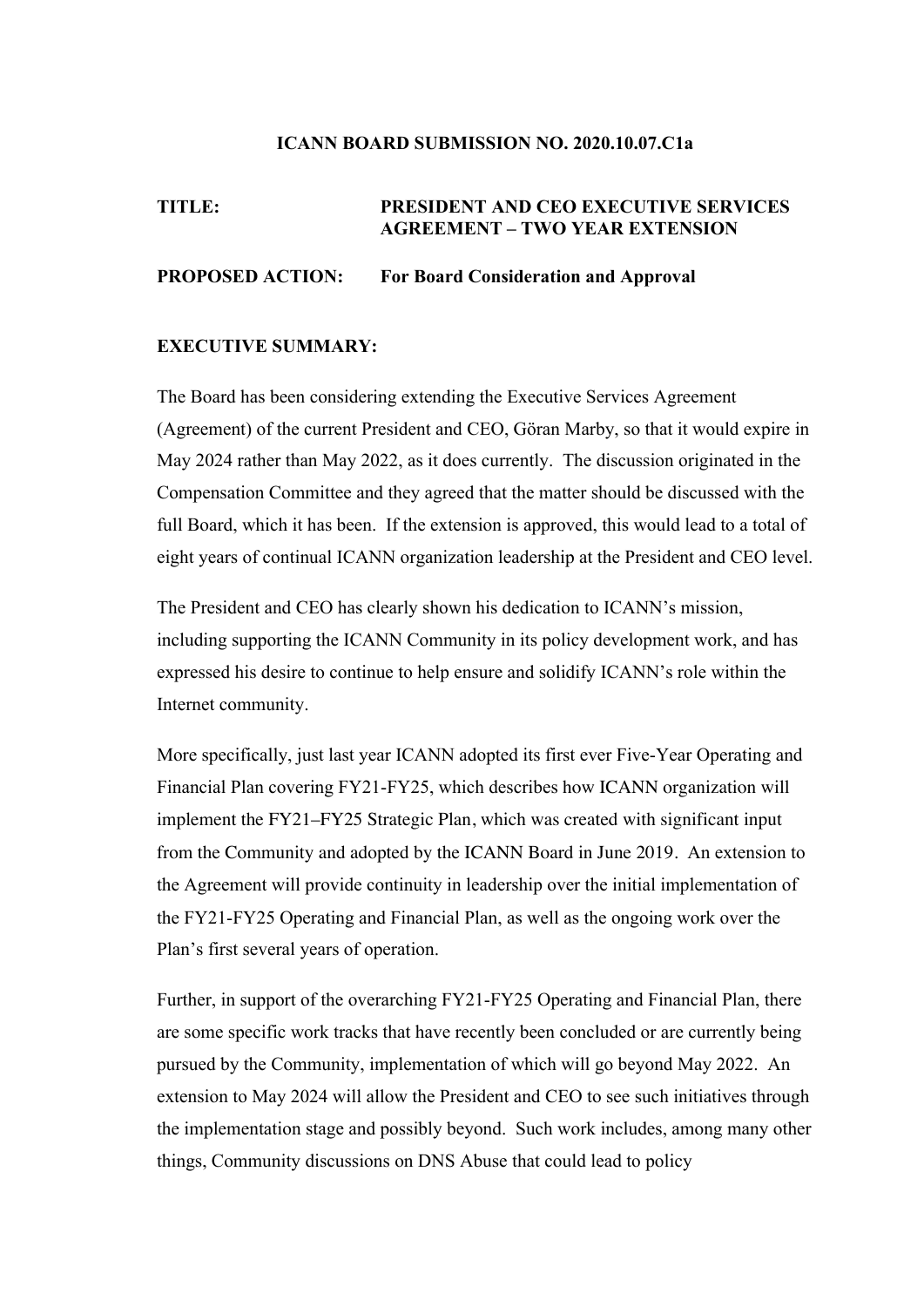recommendations, the ongoing policy development process and upcoming implementation work relating to the next round of new gTLDs, the recent and soon to be delivered recommendations from Community groups, including those from numerous organizational and specific reviews, and the ultimate decision on how ICANN can best support Community policies while complying with data protection and privacy laws, such as the European Union's General Data Protection Regulation.

In light of these ongoing activities, the Board is being asked to consider approving an amendment of the Agreement that provides for a two-year contract extension through May 2024 of the current President and CEO's Agreement.

Further, in 2019, the ICANN Board approved an equity adjustment to the President and CEO's compensation established in his Agreement, consistent with a standard annual equity/cost of living adjustment review of the President and CEO's compensation. The President and CEO is entitled to an annual equity/cost of living adjustment review (consistent with all other ICANN personnel) to determine whether a salary adjustment is warranted. The amendment to the Agreement would also clarify that salary increases can be made from time to time without requiring any further amendments to the Agreement.

### **PROPOSED RESOLUTION**:

Whereas, maintaining continuity in leadership at a time where there are so many initiatives underway is important to successfully ensuring ICANN's mission is fulfilled through the work of the Community, the Board and the organization.

Whereas, the President and CEO's Executive Services Agreement (Agreement) has a term of 23 May 2016 through 23 May 2022.

Whereas, the Board has considered and discussed extending the President and CEO's Agreement by an additional two years so that it will run through 23 May 2024.

Whereas, the President and CEO is entitled to an annual equity/cost of living adjustment review and increase if warranted (consistent with all other ICANN personnel).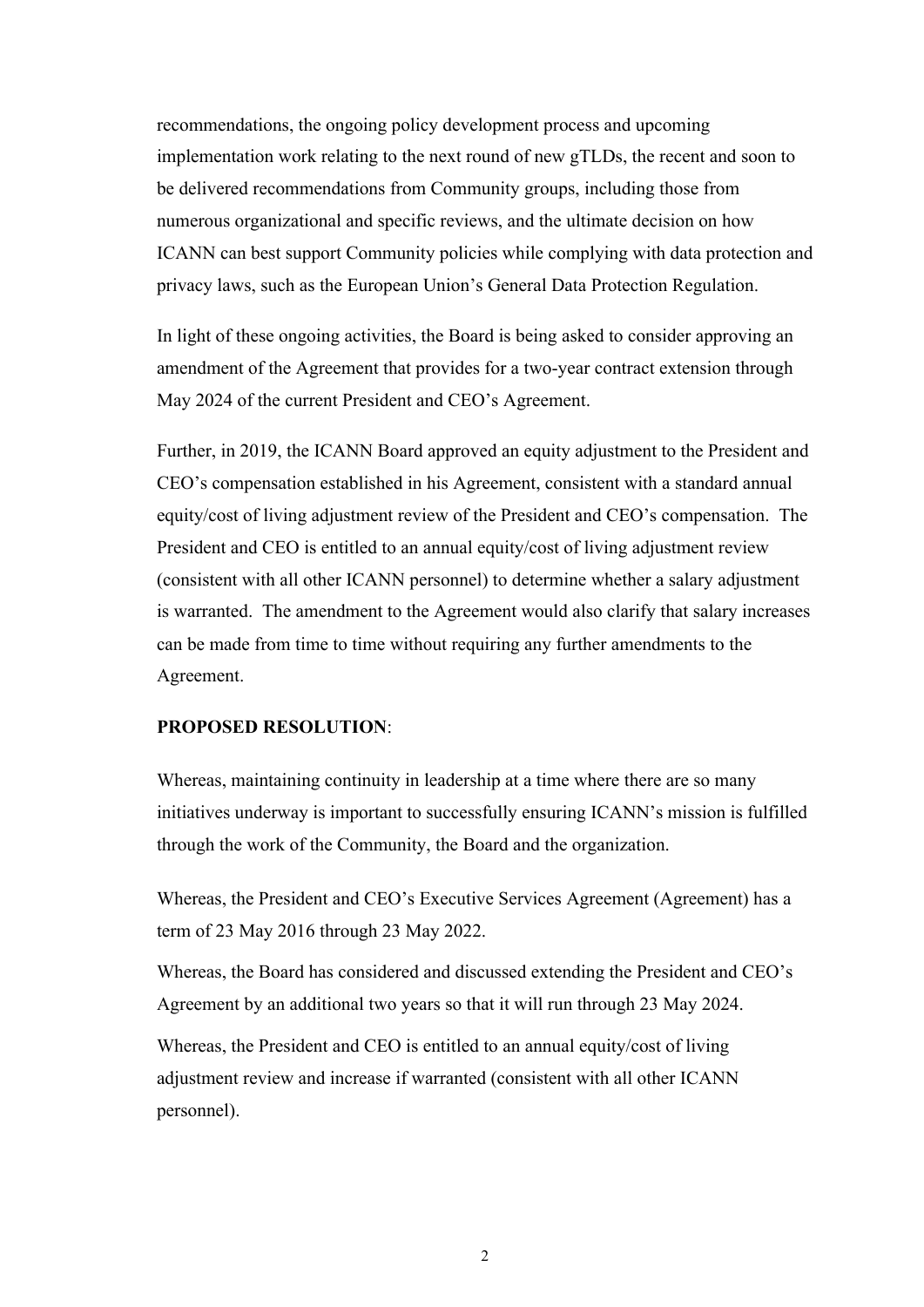Whereas, all members of the Board have determined that they have no conflict in relation to making this decision.

Resolved (2020.10.07.xx), for the reasons set forth in the attached rationale, the Board hereby approves a two-year extension to the President and CEO's Executive Services Agreement term, which as extended will now expire on 23 May 2024.

Resolved (2020.10.07.xx), as the President and CEO is entitled to an annual equity/cost of living adjustment review, and increase if warranted, but such increases should not require annual contract amendments. Accordingly, the amendment to the Agreement shall make clear that the Board can approve salary increases from time to time without requiring any further amendments to the Agreement.

Resolved (2020.10.07.xx), the Board hereby authorizes the General Counsel and Secretary, working with the Chairman, to take all steps necessary to amend the President and CEO's Executive Services Agreement term in accordance with and limited to the amendment provisions approved through these resolutions.

## **PROPOSED RATIONALE:**

The Board discussed and considered extending the President and CEO's Executive Services Agreement (Agreement) so that it would expire in May 2024 rather than May 2022, as it does currently. The discussion originated in the Compensation Committee and they agreed that the matter should be discussed with the full Board, which it has been. After careful consideration and lengthy discussions with the entire Board, the Board has approved a two-year extension of the President and CEO's Agreement to 23 May 2024.

There is no question that the President and CEO is dedicated to ICANN's mission, including supporting the ICANN Community in its policy development work, and is very committed to continuing help ensure and solidify the understanding of ICANN's role within the Internet community.

The President and CEO has shown his commitment over the past four years in many ways, including overseeing the successful implementation of the IANA Stewardship transition and all that came with that transition. He has also been at the helm while the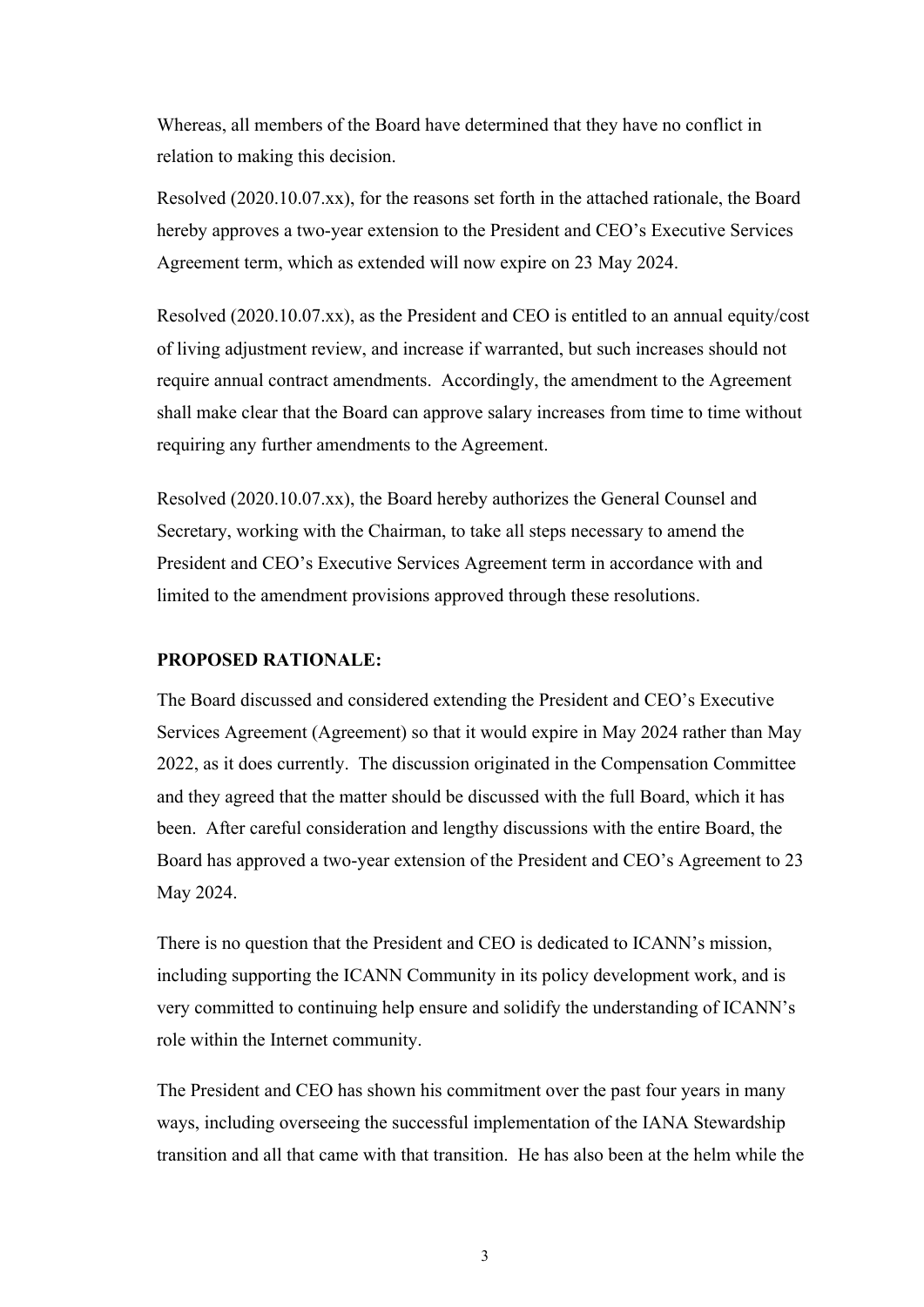organization has adjusted and improved the budget processes and developed a regional office strategy that clarifies the role and purpose of those offices that provide comprehensive services to stakeholders in all time zones around the globe. Also impressive is the President and CEO's commitment to supporting the Community in its policy development work to address the impacts of European Union's General Data Protection Regulation (GDPR), including diligently seeking out guidance from the relevant Data Protection Agencies responsible for enforcement of the GDPR. These are just a few of the many activities that have revealed the current President and CEO's commitment to ICANN's success.

Notably, ICANN recently adopted its first ever Five-Year Operating and Financial Plan covering FY21-FY25. This Operating and Financial Plan defines and demonstrates how ICANN organization will implement the Five-Year Strategic Plan for FY21–25 that was adopted by the ICANN Board in June 2019. The Strategic Plan has five objectives that will require consideration and implementation over several years. These objectives include:

- Strengthen the security of the Domain Name System and the DNS Root Server System.
- Improve the effectiveness of ICANN's multistakeholder model of governance.
- Evolve the unique identifier systems in coordination and collaboration with relevant parties to continue to serve the needs of the global Internet user base.
- Address geopolitical issues impacting ICANN's mission to ensure a single and globally interoperable Internet.
- Ensure ICANN's long-term financial sustainability.

The President and CEO has expressed interest in remaining in his role for an additional two years, though May 2024, which will provide continuity in leadership over initial implementation of the FY21-FY25 Operating and Financial Plan, as well as the ongoing work over its first several years of operation.

Moreover, in support of the overarching FY21-FY25 Operating and Financial Plan, there is some specific work that has recently been concluded or is currently being pursued by the Community, implementation of which will go beyond May 2022. An extension to May 2024 will allow the President and CEO to see such initiatives through the implementation stage and possibly beyond. Such work includes, among many other things, Community discussions on DNS Abuse that could lead to policy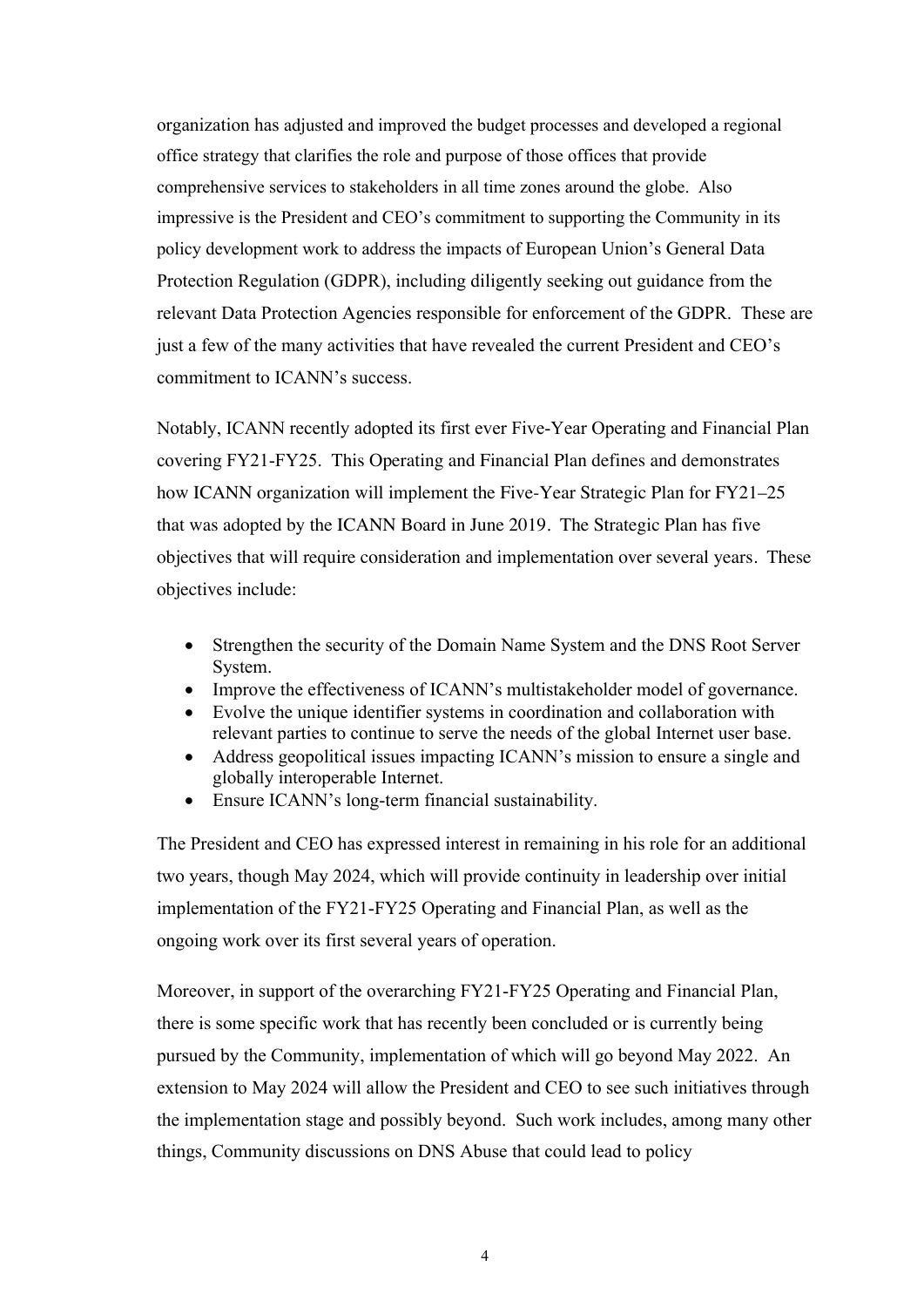recommendations, the current policy development process and upcoming implementation relating to the next round of new gTLDs, the recent and soon to be delivered recommendations from Community groups, including those from the numerous organizational and specific reviews, and the ongoing work to determine how ICANN can best support to Community policies while complying with data protection and privacy laws, such as the GDPR.

The Board notes that ICANN org has been served well over many years by the continuity of leadership at the senior Executive level, as several current members of the President and CEO's Executive Team have been with the organization for many years.

In addition, the Board recognizes that making this decision now, will provide a sense of calm within the organization, which would not be disrupted by a search for a new President and CEO in the near future that would necessarily be a long process and would require vital resources at a critical time for the organization.

The Board does recognize that in 2018 it approved a one-year extension of the Agreement, to May 2022, noting that the short extension would help align the expiration of the Agreement with the President and CEO's the Visa renewal which, when obtained, had a three-year term and was set to expire in 2022. Since then, following two additional years at ICANN, the President and CEO has begun the application process that would allow him to remain in the United States as long as he chooses. Accordingly, there will be no issue with him remaining in the U.S. to continue performing his role while based at the ICANN org headquarters in Los Angeles, California.

Providing ongoing continuity in the leadership of ICANN org will without doubt be in the public interest as the current President and CEO is dedicated to ensuring that ICANN fulfills its mission.

While the decision to extend the current President and CEO's Agreement, including potential annual equity/cost of living adjustments to his base salary, will have a fiscal impact on ICANN, payment of compensation to any President and CEO will be accounted for in all future budget development processes. This resolution will not have any direct impact on the security, stability and resiliency of the domain name system.

5